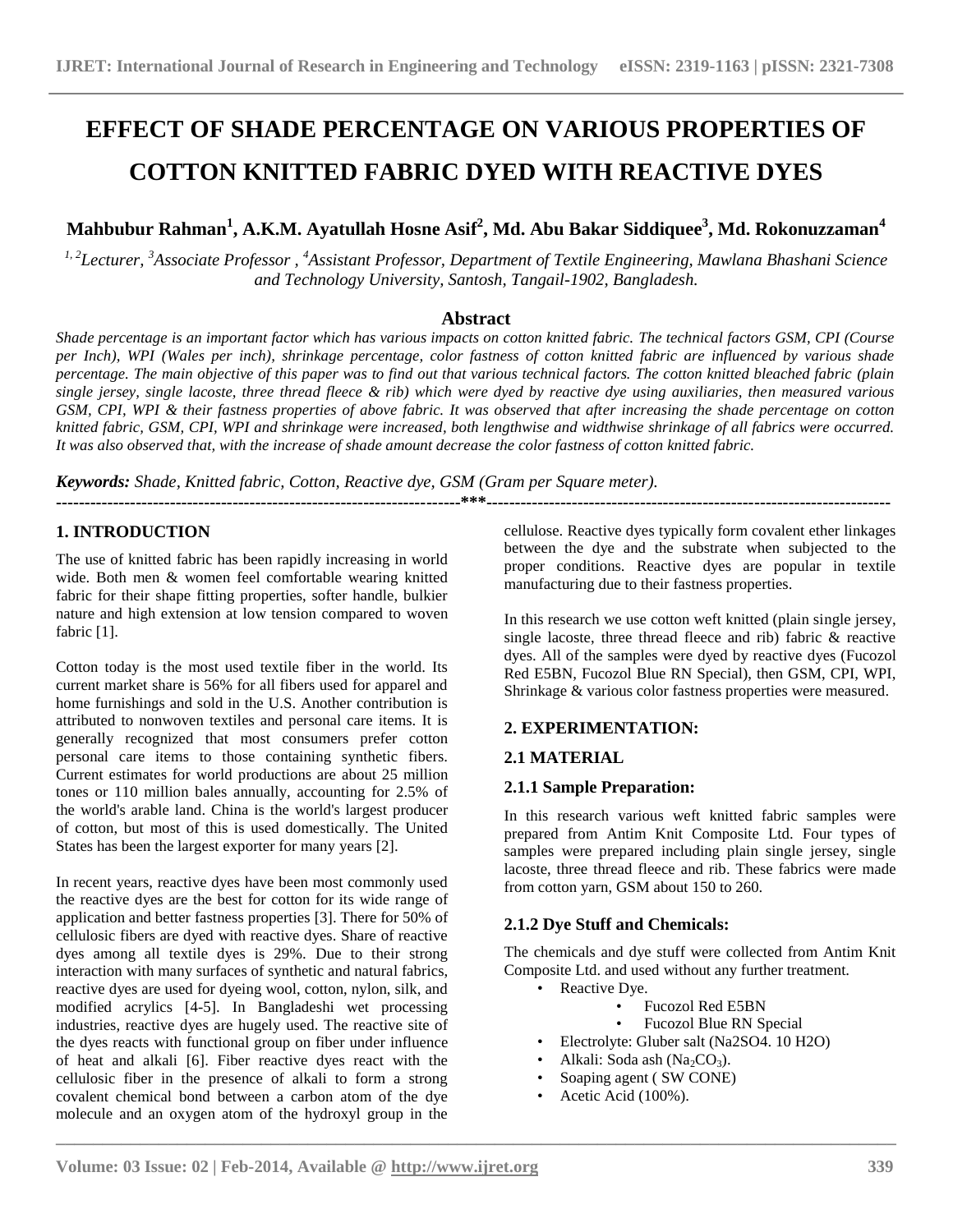# **2.2 METHODS**

In this research, the following procedure has been followed.

#### **2.2.1 Dyeing of Samples with Reactive Dyes:**

With a view to performing this research, we dyed the samples by variation in depth of shade of Reactive dye. These are

| Table 1: Different shade% applied on samples |  |  |
|----------------------------------------------|--|--|
|----------------------------------------------|--|--|

| Fabric              | Variation in depth of shade |    |    |  |
|---------------------|-----------------------------|----|----|--|
| Plain single jersey | 1%                          | 3% | 5% |  |
| Single lacoste      | 1%                          | 3% | 5% |  |
| Three thread fleece | $1\%$                       | 3% | 5% |  |
| Rih                 | 1%                          | 3% | 5% |  |

For this research, two reactive dyes were used for above shade%. These are

- Fucozol Red E5BN (66.67% of total amount of dye used)
- Fucozol Blue RN Special (33.33% of total amount of dye used)

#### **GSM and Other Structural Properties:**

GSM (gram per square meter), CPI (course per inch), WPI (Wales per inch) of both grey and dyed weft knitted fabric evaluated and then compared. Shrinkage or dimensional change is measured by according to AATCC 135-2001 Test method.

# **Fastness Measurement:**

In this research, the following fastness properties were measured [7-10].

- Color fastness to wash (ISO 105 C04 B2S)
- Color fastness to water (ISO 105 E01)
- Color fastness to rubbing (ISO 105 X12)
- Color fastness to light (ISO 105 B02)

The dyeing of samples carried out by using exhaust brand Reactive dyes on lab dyeing machine keeping material to liquor ratio 1:10 for the shade percentage 1, 3 & 5%. All dyeing were performed as per the standard method prescribes by the manufacturers. The pH of the dye bath was adjusted with 20 g/l soda ash. At first we marked 12 dyeing pot for the 12 samples. Set the bath with substrate at room temperature 40°c and add sample, dyes soda ash and salt. Then raise the temperature at  $60^{\circ}$ c at  $1^{\circ}/$ minute. Run the dyeing for 60 minutes at as same temperature 60°c. Decrease the temperature from 60°c to room temperature. Then dropped the samples from bath and rinsed and then carried on after treatment process. After dyeing the samples washed by hot water with S.W. Cone (detergent) & rinsed. Then the samples washed with cold water & neutralized by 1g/l acetic acid (100%) for 10 minutes. Dry the sample by incubator (dryer).

GSM of fabrics were measured with the help of GSM cutter & electric balance.CPI & WPI are evaluated by counting glass. Then the color fastness to wash, water, rubbing, perspiration and light were measured by ISO 105 C04 B2S, ISO 105 E01, and ISO 105 X12 and ISO 105 B02 [7-10] test method respectively.

# **3. RESULTS AND DISCUSSION**

All the tests were performed in the standard testing atmosphere i.e.  $65\pm2\%$  R.H. and  $20\degree$ C. Four types of weft knitted fabric samples (plain single jersey, single lacoste, three thread fleece & rib) were taken for this experiment. The results of different test of different samples are given bellow.

Areal density (GSM) of samples for different shade percentage:



**Fig 1:** Areal density (GSM) of samples for different shade



**Fig 2:** Course per inch (CPI) of samples for different shade.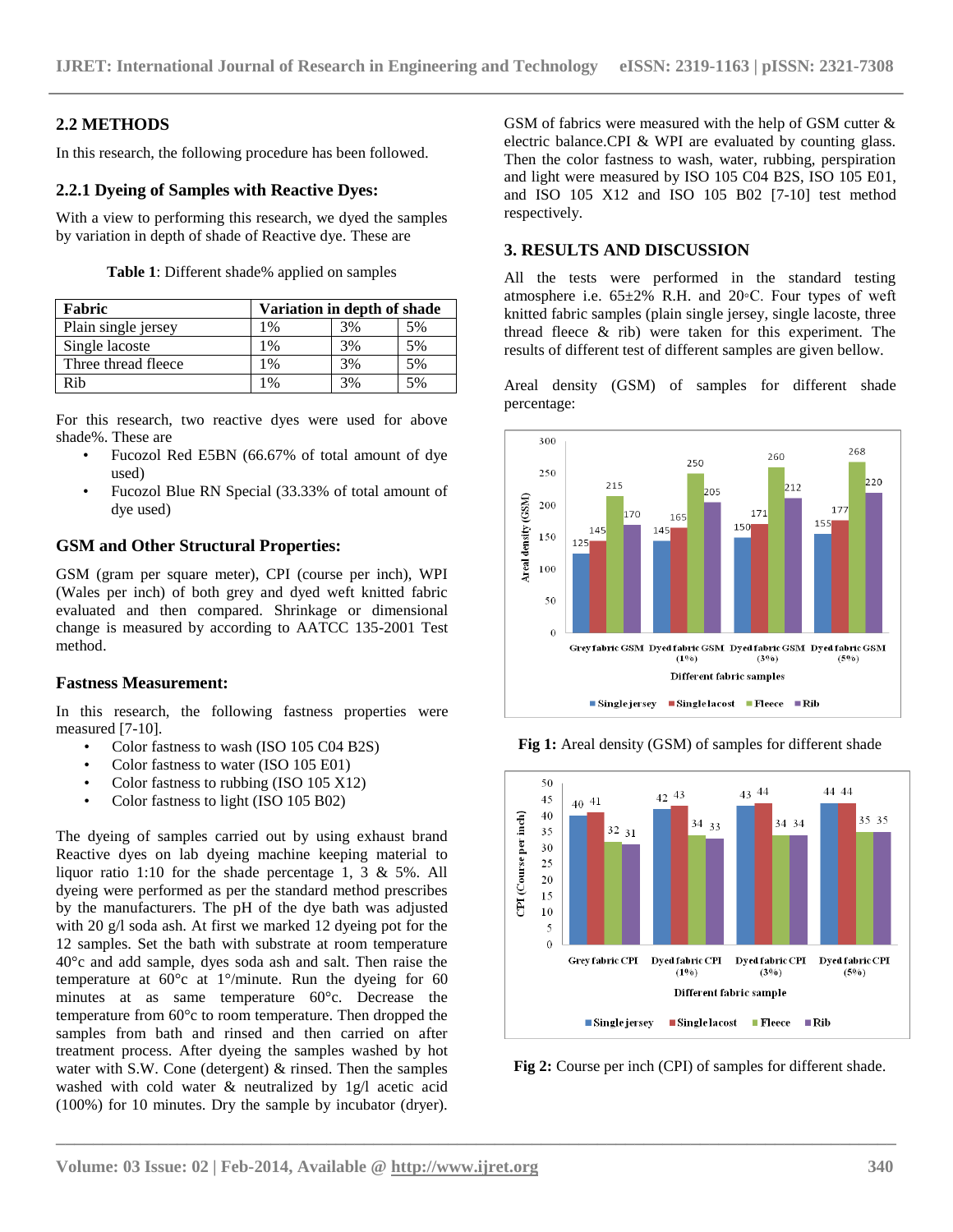

**Fig 3:** Wales per inch (WPI) of samples for different shade

Effect of shade% on cotton knitted fabric shown in the chart-I, II and III it is seen that with the increase of shade ( 1%, 3% and 5%) on weft knitted fabric (plain single jersey, single lacoste, three thread fleece & rib) GSM, CPI and WPI of all the fabric increase.

| Table 2: Shrinkage measurement for different shade on cotton |
|--------------------------------------------------------------|
| knitted fabric.                                              |

| <b>Fabric type</b> | Shade% | <b>Length wise</b> | Width     |
|--------------------|--------|--------------------|-----------|
|                    |        | <b>Shrinkage</b>   | wise      |
|                    |        |                    | shrinkage |
| Plain single       | 1%     | $-3%$              | $-4\%$    |
| jersey             | 3%     | $-5%$              | $-5%$     |
|                    | 5%     | $-6\%$             | $-7%$     |
| Single lacoste     | 1%     | $-2%$              | $-3%$     |
|                    | 3%     | $-4%$              | $-4%$     |
|                    | 5%     | $-5%$              | $-5%$     |
| Three thread       | 1%     | $-4%$              | $-3%$     |
| fleece             | 3%     | $-5%$              | $-5%$     |
|                    | 5%     | $-6\%$             | $-6%$     |
| Rib                | 1%     | $-3%$              | $-3%$     |
|                    | 3%     | $-4%$              | $-6%$     |
|                    | 5%     | $-6%$              | $-7%$     |
|                    |        |                    |           |

In above table, shows that with the increase of shade both length & width wise shrinkage are occurred.

# **3. RESULT AND DISCUSSION**

#### **3.1 Analysis of Fastness Properties**

**Table 3:** Color fastness to wash for different shade on knitted samples

| Fabric  | <b>Shade</b>  | <b>Color</b>   | <b>Color staining</b> |                |                |                |                |                |
|---------|---------------|----------------|-----------------------|----------------|----------------|----------------|----------------|----------------|
| type    | $\frac{6}{6}$ | change         | Acetate               | <b>Cotton</b>  | <b>Nylon</b>   | Polyester      | Acrylic        | Wool           |
| Plain   | 1%            | $4 - 5$        | $4 - 5$               | $\overline{4}$ | $4 - 5$        | $4 - 5$        | $4 - 5$        | $4 - 5$        |
| single  | 3%            | $\overline{4}$ | $4 - 5$               | $\overline{4}$ | $4 - 5$        | $4 - 5$        | $4 - 5$        | $\overline{4}$ |
| jersey  | 5%            | $\overline{4}$ | $\overline{4}$        | $\overline{4}$ | $\overline{4}$ | $\overline{4}$ | $\overline{4}$ | $\overline{4}$ |
| Single  | 1%            | $4 - 5$        | $4 - 5$               | $4 - 5$        | $4 - 5$        | $4 - 5$        | $4 - 5$        | $4 - 5$        |
| lacoste | 3%            | $\overline{4}$ | $4 - 5$               | $\overline{4}$ | $4 - 5$        | $4 - 5$        | $4 - 5$        | $\overline{4}$ |
|         | 5%            | $\overline{4}$ | $4 - 5$               | $\overline{4}$ | $4 - 5$        | $\overline{4}$ | $\overline{4}$ | $\overline{4}$ |
| Three   | 1%            | $4 - 5$        | $4 - 5$               | $\overline{4}$ | $4 - 5$        | $4 - 5$        | $4 - 5$        | $4 - 5$        |
| thread  | 3%            | $\overline{4}$ | $\overline{4}$        | $\overline{4}$ | $\overline{4}$ | $4 - 5$        | $4 - 5$        | $\overline{4}$ |
| fleece  | 5%            | $\overline{4}$ | $\overline{4}$        | $3 - 5$        | $\overline{4}$ | $4 - 5$        | $\overline{4}$ | $3 - 5$        |
| Rib     | 1%            | $4 - 5$        | $4 - 5$               | $\overline{4}$ | $4 - 5$        | $4 - 5$        | $4 - 5$        | $4 - 5$        |
|         | 3%            | $\overline{4}$ | $4 - 5$               | $\overline{4}$ | $4 - 5$        | $4 - 5$        | $4 - 5$        | $\overline{4}$ |
|         | 5%            | $\overline{4}$ | $\overline{4}$        | $\overline{4}$ | $\overline{4}$ | $4 - 5$        | $\overline{4}$ | $\overline{4}$ |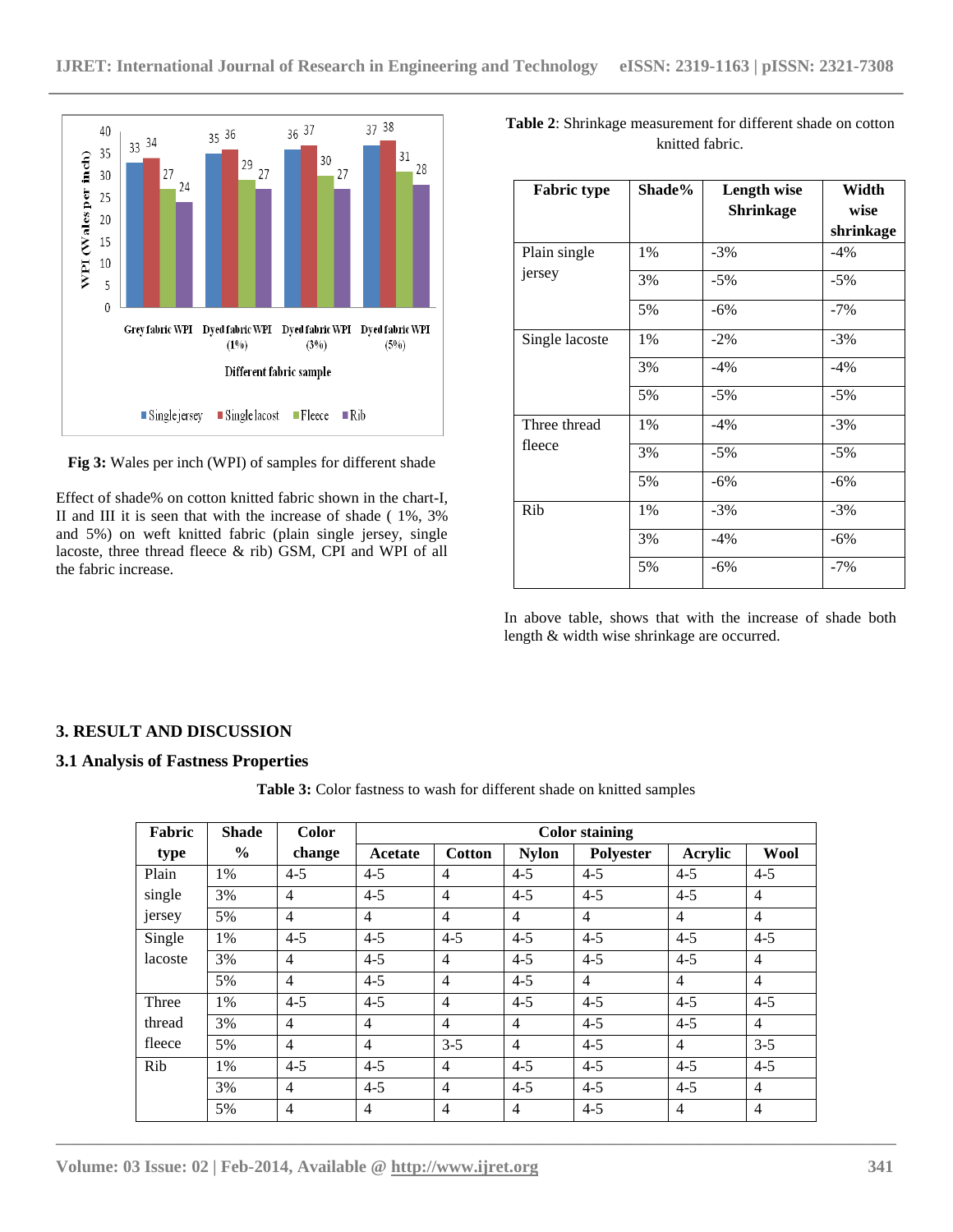From that table, the results of Color fastness to wash of cotton knitted fabric for different shade have been showed. Wash fastness of cotton knitted fabric decrease with the increases of

shade. Here for color staining, Acetate, Nylon, polyester, Acrylic are almost same. But cotton and wool show considerable color change.

| Fabric  | Shade% | Color          | <b>Color staining</b> |                |                |                  |                |                |
|---------|--------|----------------|-----------------------|----------------|----------------|------------------|----------------|----------------|
| type    |        | change         | Acetate               | <b>Cotton</b>  | <b>Nylon</b>   | <b>Polyester</b> | Acrylic        | <b>Wool</b>    |
| Plain   | 1%     | $4 - 5$        | $4 - 5$               | $\overline{4}$ | $4 - 5$        | $4 - 5$          | $4 - 5$        | $\overline{4}$ |
| single  | 3%     | $\overline{4}$ | $4 - 5$               | $\overline{4}$ | $4 - 5$        | $4 - 5$          | $4 - 5$        | $\overline{4}$ |
| jersey  | 5%     | $\overline{4}$ | $\overline{4}$        | $\overline{4}$ | $\overline{4}$ | $4 - 5$          | $\overline{4}$ | $3 - 4$        |
| Single  | 1%     | $4 - 5$        | $4 - 5$               | $4 - 5$        | $4 - 5$        | $4 - 5$          | $4 - 5$        | $4 - 5$        |
| lacoste | 3%     | $\overline{4}$ | $4 - 5$               | $\overline{4}$ | $4 - 5$        | $4 - 5$          | $4 - 5$        | $\overline{4}$ |
|         | 5%     | $\overline{4}$ | $4 - 5$               | $\overline{4}$ | $4 - 5$        | $4 - 5$          | $\overline{4}$ | $3-4$          |
| Three   | 1%     | $4 - 5$        | $4 - 5$               | $\overline{4}$ | $4 - 5$        | $4 - 5$          | $4 - 5$        | $4 - 5$        |
| thread  | 3%     | $\overline{4}$ | $\overline{4}$        | $\overline{4}$ | $\overline{4}$ | $4 - 5$          | $4 - 5$        | $\overline{4}$ |
| fleece  | 5%     | $3-4$          | $\overline{4}$        | $3-4$          | $\overline{4}$ | $4 - 5$          | $\overline{4}$ | $3 - 5$        |
| Rib     | 1%     | $4 - 5$        | $4 - 5$               | $\overline{4}$ | $4 - 5$        | $4 - 5$          | $4 - 5$        | $4 - 5$        |
|         | 3%     | $\overline{4}$ | $4 - 5$               | $\overline{4}$ | $4 - 5$        | $4 - 5$          | $4 - 5$        | $\overline{4}$ |
|         | 5%     | $3 - 4$        | $\overline{4}$        | $\overline{4}$ | $\overline{4}$ | $4 - 5$          | $\overline{4}$ | $\overline{4}$ |

**\_\_\_\_\_\_\_\_\_\_\_\_\_\_\_\_\_\_\_\_\_\_\_\_\_\_\_\_\_\_\_\_\_\_\_\_\_\_\_\_\_\_\_\_\_\_\_\_\_\_\_\_\_\_\_\_\_\_\_\_\_\_\_\_\_\_\_\_\_\_\_\_\_\_\_\_\_\_\_\_\_\_\_\_\_\_\_\_\_\_**

Table 4: Color fastness to water for different shade on cotton knitted samples.

From the table, we see the result of Color fastness to water of cotton knitted fabric for different shade. Water fastness of cotton knitted fabric decrease with the increases of shade.

Table 5: Color fastness to rubbing for different shade on cotton knitted samples.

| <b>Fabric type</b>  | Shade% | Dry     | Wet     |
|---------------------|--------|---------|---------|
|                     |        | rubbing | rubbing |
| Plain single jersey | 1%     | 4-5     |         |
|                     | 3%     | $4 - 5$ |         |
|                     | 5%     |         | $3-4$   |
| Single lacoste      | 1%     | 4-5     |         |
|                     | 3%     |         |         |
|                     | 5%     |         |         |
| Three thread fleece | 1%     | $4 - 5$ | 4-5     |

In this table, the result of Color fastness to rubbing (dry  $\&$ wet) of cotton knitted fabric for different shade are observed.

| <b>Table 6:</b> Color fastness to light for different shade on cotton |
|-----------------------------------------------------------------------|
| knitted samples                                                       |

| <b>Fabric type</b> | Shade% | <b>Rating</b><br><b>Fastness</b><br>according<br><b>Blue</b><br>to |
|--------------------|--------|--------------------------------------------------------------------|
|                    |        | wool<br><b>Standard</b>                                            |
|                    |        | grading                                                            |
| Plain single       | 1%     |                                                                    |
| jersey             | 3%     | $6 - 7$                                                            |
|                    | 5%     | 6                                                                  |
| Single lacoste     | 1%     | 7                                                                  |
|                    | 3%     | $6 - 7$                                                            |
|                    | 5%     | $6 - 7$                                                            |
| Three thread       | 1%     | 7                                                                  |
| fleece             | 3%     | 7                                                                  |
|                    | 5%     | $6 - 7$                                                            |
| Rib                | 1%     | 7                                                                  |
|                    | 3%     | $6 - 7$                                                            |
|                    | 5%     | 6                                                                  |

In the above table, analysis shows the result of Color fastness to light of weft knitted fabric for different shade. Color fastness to light of weft knitted fabric decreases with the increases of shade